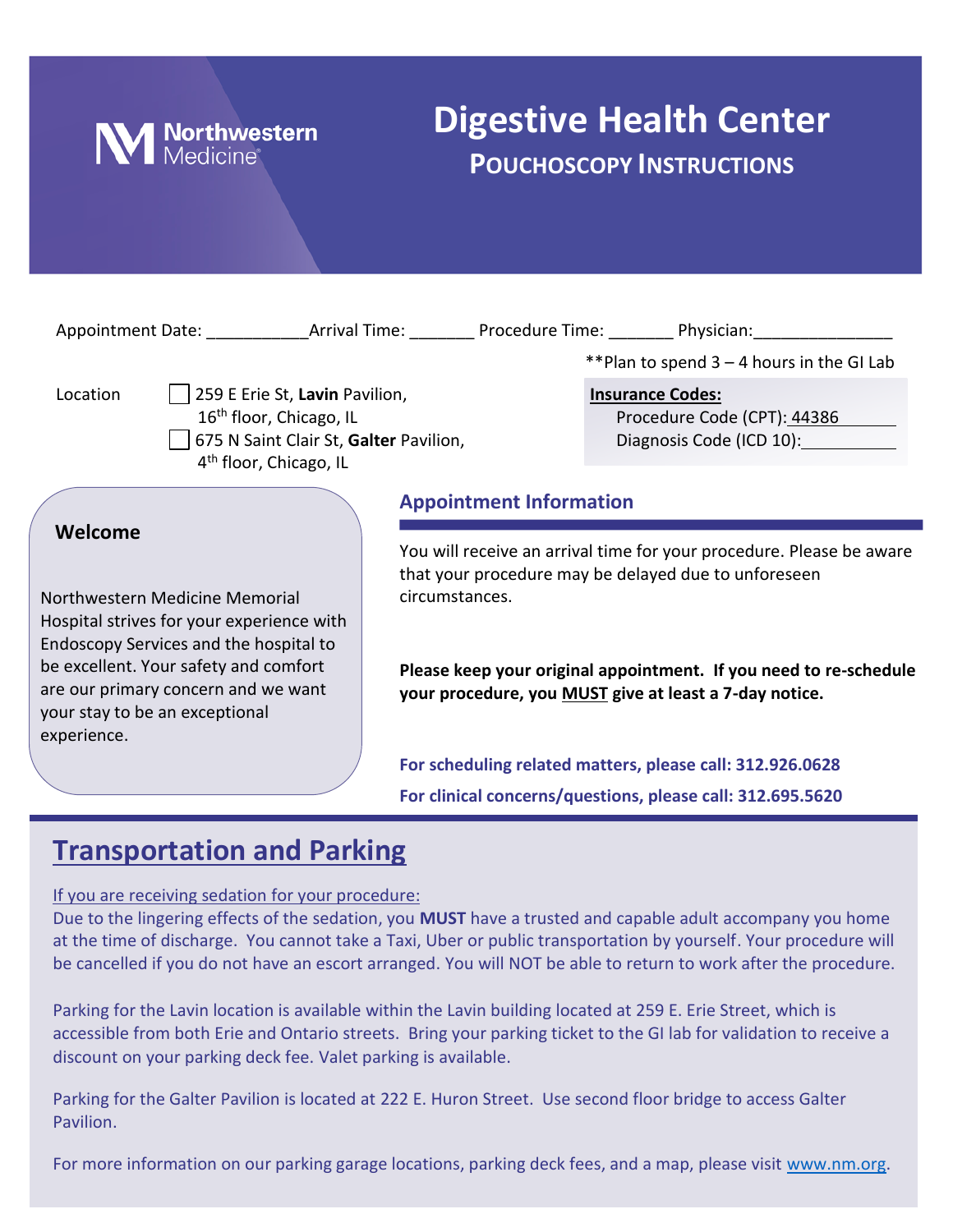

| <b>Timeline</b>                                         | <b>Procedure Preparation</b>                                                                                                                                                                                                                                                                                                                                                              |  |  |  |  |
|---------------------------------------------------------|-------------------------------------------------------------------------------------------------------------------------------------------------------------------------------------------------------------------------------------------------------------------------------------------------------------------------------------------------------------------------------------------|--|--|--|--|
| <b>14 DAYS</b><br><b>BEFORE THE</b><br><b>PROCEDURE</b> | > If you are taking a blood thinner (Coumadin, Plavix, Eliquis, etc.) other than aspirin,<br>please contact your prescribing physician at least 2 weeks before your procedure to<br>discuss how long to hold these medications. Your prescribing physician will tell you how<br>many days prior to your procedure to stop/bridge your blood thinner. You may continue<br>to take aspirin. |  |  |  |  |
| <b>7 DAYS</b><br><b>BEFORE THE</b>                      | $\triangleright$ If you are taking a <b>blood thinner</b> (Coumadin, Plavix, Eliquis, etc.) other than aspirin,<br>please begin following your prescribing physician's instructions for discontinuing or<br>bridging this medication prior to the procedure. You may continue to take aspirin.                                                                                            |  |  |  |  |
| <b>PROCEDURE</b>                                        | $\triangleright$ If you are taking <b>diabetic medication</b> , please contact the prescribing physician to discuss<br>dosage adjustments to avoid low blood sugar.                                                                                                                                                                                                                       |  |  |  |  |
|                                                         | Please ensure you have obtained your 1 fleet enema from your pharmacy.<br>➤                                                                                                                                                                                                                                                                                                               |  |  |  |  |
| <b>3 DAYS</b><br><b>BEFORE THE</b><br><b>PROCEDURE</b>  | $\triangleright$ Please contact your insurance company to verify coverage and if you will have any out of<br>pocket costs, or precertification requirements. Please see the insurance/billing handout<br>for more information on billing, coding, and potential out-of-pocket costs.                                                                                                      |  |  |  |  |
|                                                         | This procedure is often performed without sedation. If your physician indicates that you<br>➤<br>will be receiving sedation, please make transportation arrangements utilizing the<br>transportation and parking section of this document.                                                                                                                                                |  |  |  |  |
| <b>THE DAY</b><br><b>BEFORE THE</b><br><b>PROCEDURE</b> | $\triangleright$ If you develop any moderate to severe cold symptoms (cough, sore throat, runny nose,<br>etc.), a fever, new cut or wounds, or experience any other changes in your health before<br>your procedure, please contact your physician's office.                                                                                                                              |  |  |  |  |
|                                                         | <b>Diet Instructions:</b>                                                                                                                                                                                                                                                                                                                                                                 |  |  |  |  |
|                                                         | Follow a clear liquid diet the evening before your procedure beginning at 6:00pm. Failure to<br>follow this diet may result in cancellation and repeating the preparation.                                                                                                                                                                                                                |  |  |  |  |
|                                                         | Clear liquids include any of the following (please avoid all RED and PURPLE colors):<br>➤                                                                                                                                                                                                                                                                                                 |  |  |  |  |
|                                                         | Water, apple juice, white grape juice, lemonade (no pulp), broth/bouillon, Jell-O,<br>popsicles/Italian ice, 7-up, ginger ale, Gatorade, coffee, tea (no milk or creamer),<br>Gatorade (no purple or red colors).                                                                                                                                                                         |  |  |  |  |
|                                                         | If you are receiving sedation:                                                                                                                                                                                                                                                                                                                                                            |  |  |  |  |
|                                                         | $\triangleright$ Do not eat anything including gum, mints, tobacco, cough drops, or smoke any substance<br>(i.e. tobacco, vape, marijuana) after midnight.                                                                                                                                                                                                                                |  |  |  |  |
|                                                         | $\triangleright$ After midnight, you may have plain water, black coffee/tea (no milk or creamer may be<br>added, however, sugar and artificial sweeteners are permitted), apple juice, or Gatorade<br>up to 2 hours prior to your scheduled arrival time. All other beverages/drinks are to be<br>avoided after midnight.                                                                 |  |  |  |  |
|                                                         | If you are not having sedation, you may drink clear liquids up until your procedure time.                                                                                                                                                                                                                                                                                                 |  |  |  |  |
|                                                         | Bowel Preparation: Please follow these bowel preparation instructions carefully. The<br>rectum and the lower portion of your colon must be completely emptied of stool so your                                                                                                                                                                                                            |  |  |  |  |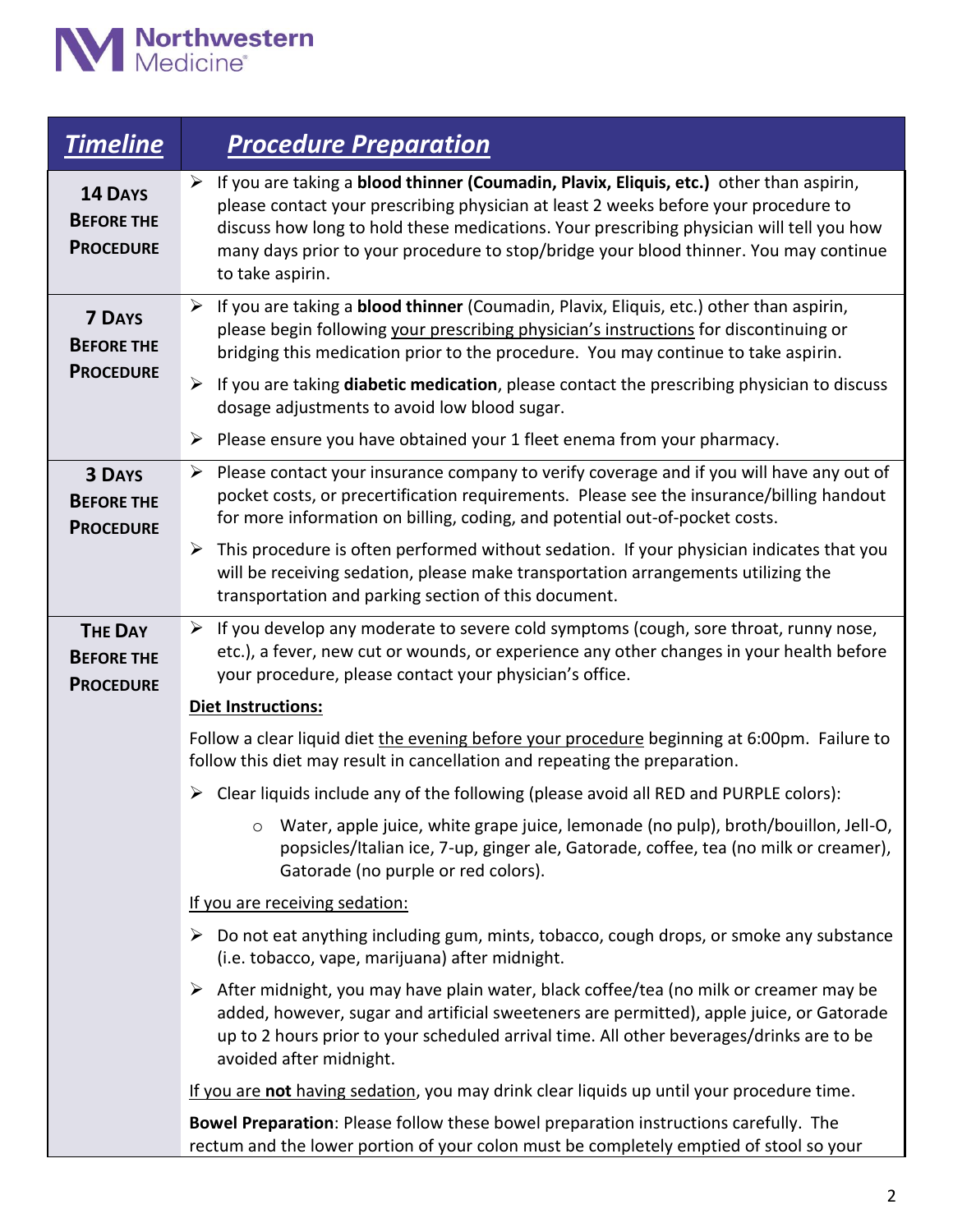

|                                 | physician can view the lining of the pouch. You will need to purchase 1 Fleet Enema (a liquid<br>solution that washes out the intestine) which are available over the counter (no prescription<br>is needed). Please discard the enema solution and fill the bottle with warm tap water<br>instead and follow the instructions on the box.<br>Prior to the Pouchoscopy (approximately 1 to 2 hours before your arrival time) begin your<br>bowel preparation. Please complete this prior to arriving for the procedure. Follow the<br>instructions on the enema box:<br>Lie on your left side on a flat surface<br>Draw your knees up toward your stomach<br>Remove the top of the enema<br>Insert the enema tip fully into the rectum<br>Squeeze the enema contents into the rectum<br>Hold the enema liquid as long as possible - 3 to 5 minutes is typical<br>Wait for results or bowel movements. |
|---------------------------------|-------------------------------------------------------------------------------------------------------------------------------------------------------------------------------------------------------------------------------------------------------------------------------------------------------------------------------------------------------------------------------------------------------------------------------------------------------------------------------------------------------------------------------------------------------------------------------------------------------------------------------------------------------------------------------------------------------------------------------------------------------------------------------------------------------------------------------------------------------------------------------------------------------|
| <b>THE DAY OF</b>               | $\triangleright$ On the day of your procedure, please be available by phone. Occasionally, procedure<br>times are adjusted if the previous cases have run longer or are finished early.                                                                                                                                                                                                                                                                                                                                                                                                                                                                                                                                                                                                                                                                                                               |
| <b>YOUR</b><br><b>PROCEDURE</b> | Call your surgery center if you cannot arrive at your scheduled time at 312.926.2425.<br>➤                                                                                                                                                                                                                                                                                                                                                                                                                                                                                                                                                                                                                                                                                                                                                                                                            |
|                                 | Bring a photo ID, insurance card, and a copy of your medication list.<br>➤                                                                                                                                                                                                                                                                                                                                                                                                                                                                                                                                                                                                                                                                                                                                                                                                                            |
|                                 | If you have an implanted cardiac defibrillator or pacemaker, bring your device card with<br>➤<br>you.                                                                                                                                                                                                                                                                                                                                                                                                                                                                                                                                                                                                                                                                                                                                                                                                 |
|                                 | $\triangleright$ If you use any inhalers or a CPAP machine, please bring these items with you to the<br>procedure as they may be needed for the procedure.                                                                                                                                                                                                                                                                                                                                                                                                                                                                                                                                                                                                                                                                                                                                            |
|                                 | $\triangleright$ Wear loose-fitting, comfortable clothes.                                                                                                                                                                                                                                                                                                                                                                                                                                                                                                                                                                                                                                                                                                                                                                                                                                             |
|                                 | Avoid wearing make-up, jewelry, or contact lenses.<br>➤                                                                                                                                                                                                                                                                                                                                                                                                                                                                                                                                                                                                                                                                                                                                                                                                                                               |
|                                 | $\triangleright$ If you wear contacts, please bring your glasses as your contacts may need to be removed<br>for the procedure.                                                                                                                                                                                                                                                                                                                                                                                                                                                                                                                                                                                                                                                                                                                                                                        |
|                                 | For your privacy and safety, only one guest is allowed in the pre-operative and<br>➤<br>postoperative holding areas.                                                                                                                                                                                                                                                                                                                                                                                                                                                                                                                                                                                                                                                                                                                                                                                  |
|                                 | $\triangleright$ Your personal items will be placed and remain under your procedure cart during the<br>entire visit. We recommend bringing only essential items to the hospital and leaving any<br>valuables at home or give them to a trusted family member or friend. The hospital is not<br>responsible for lost or damaged personal belongings.                                                                                                                                                                                                                                                                                                                                                                                                                                                                                                                                                   |
|                                 | $\triangleright$ Certain items are prohibited inside hospital facilities and we ask for your cooperation.<br>Items not allowed include, but are not limited to, alcohol, tobacco products, weapons<br>and any substances that are illegal under state or federal law. Note: Marijuana can be<br>legally purchased in Illinois. However, due to federal regulations, you may not bring<br>marijuana to Northwestern Medicine hospital facilities.                                                                                                                                                                                                                                                                                                                                                                                                                                                      |
|                                 | ⋗                                                                                                                                                                                                                                                                                                                                                                                                                                                                                                                                                                                                                                                                                                                                                                                                                                                                                                     |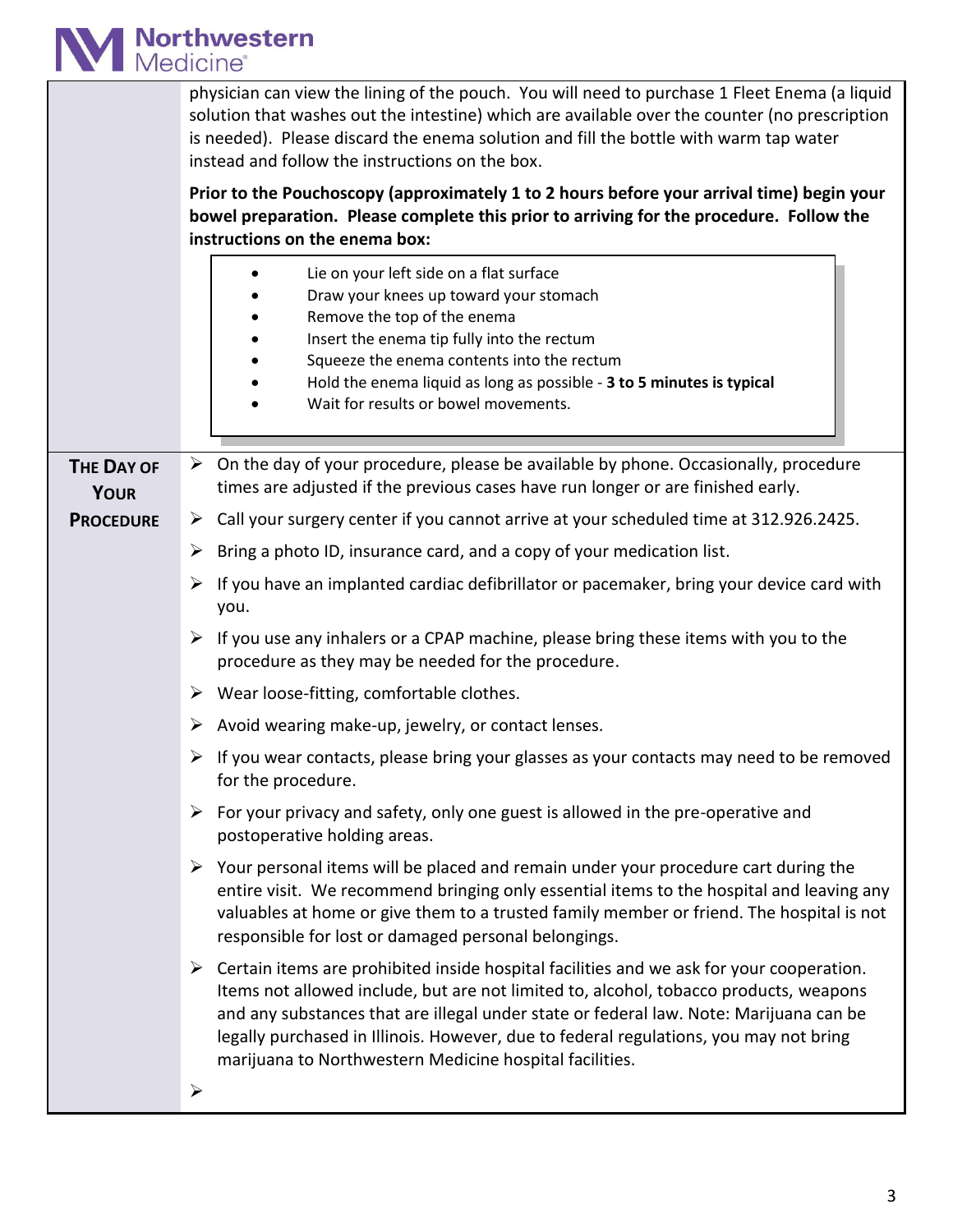

### **POUCHOSCOPY PREPARATION GUIDELINES**

#### **GENERAL**

- Please follow the dosage timing as provided within the prescribed bowel preparation instructions. This method gives the best bowel preparation/cleansing possible. An excellent bowel preparation is crucial for an adequate exam.
- Be sure to finish the entire prep or else the pouch may not clean adequately.
- The bowel preparation may result in urgency so please plan appropriately.
- **If you are not having sedation**, you may drink clear liquids up until your procedure time.
- **If you are having sedation**, you may have plain water, black coffee/tea (no milk or creamer may be added, however, sugar and artificial sweeteners are permitted), apple juice, or Gatorade up to 2 hours prior to your scheduled arrival time – after this, nothing by mouth. This includes gum, mints, hard candy, cough drops, and cigarettes/tobacco/vape/marijuana.
	- o For example, for a 7:30 AM arrival time, nothing by mouth after 5:30 AM.

#### **MEDICATIONS**

- If you are taking a **blood thinner (Coumadin, Plavix, Eliquis, etc.)** other than aspirin, please contact your prescribing physician at least 2 weeks before your procedure to discuss how long to hold these medications. You may continue to take aspirin.
	- $\circ$  Do NOT wait until the day before your procedure to have this discussion, as some blood thinners need to be held several days prior to the procedure.
	- o Aspirin, NSAIDs, and fish oil are okay to continue taking.
- If you are taking **diabetic medication**, please contact the prescribing physician to discuss dosage adjustments to avoid low blood sugar.
- You may take your other normal medications up until 2 hours prior to arrival time.

### **CONTACT INFORMATION**

*Please review this document and the FAQ section before calling our office with questions as your question may be answered from within this document.*

| Procedure Scheduling 312.926.0628    |  |  |  |  |
|--------------------------------------|--|--|--|--|
| Pre-Certification 312.926.4645       |  |  |  |  |
|                                      |  |  |  |  |
| Financial counseling/price estimates |  |  |  |  |
|                                      |  |  |  |  |
|                                      |  |  |  |  |
| Medical Records 312.926.3376         |  |  |  |  |
|                                      |  |  |  |  |
| Digestive Health Fax 312.695.7095    |  |  |  |  |